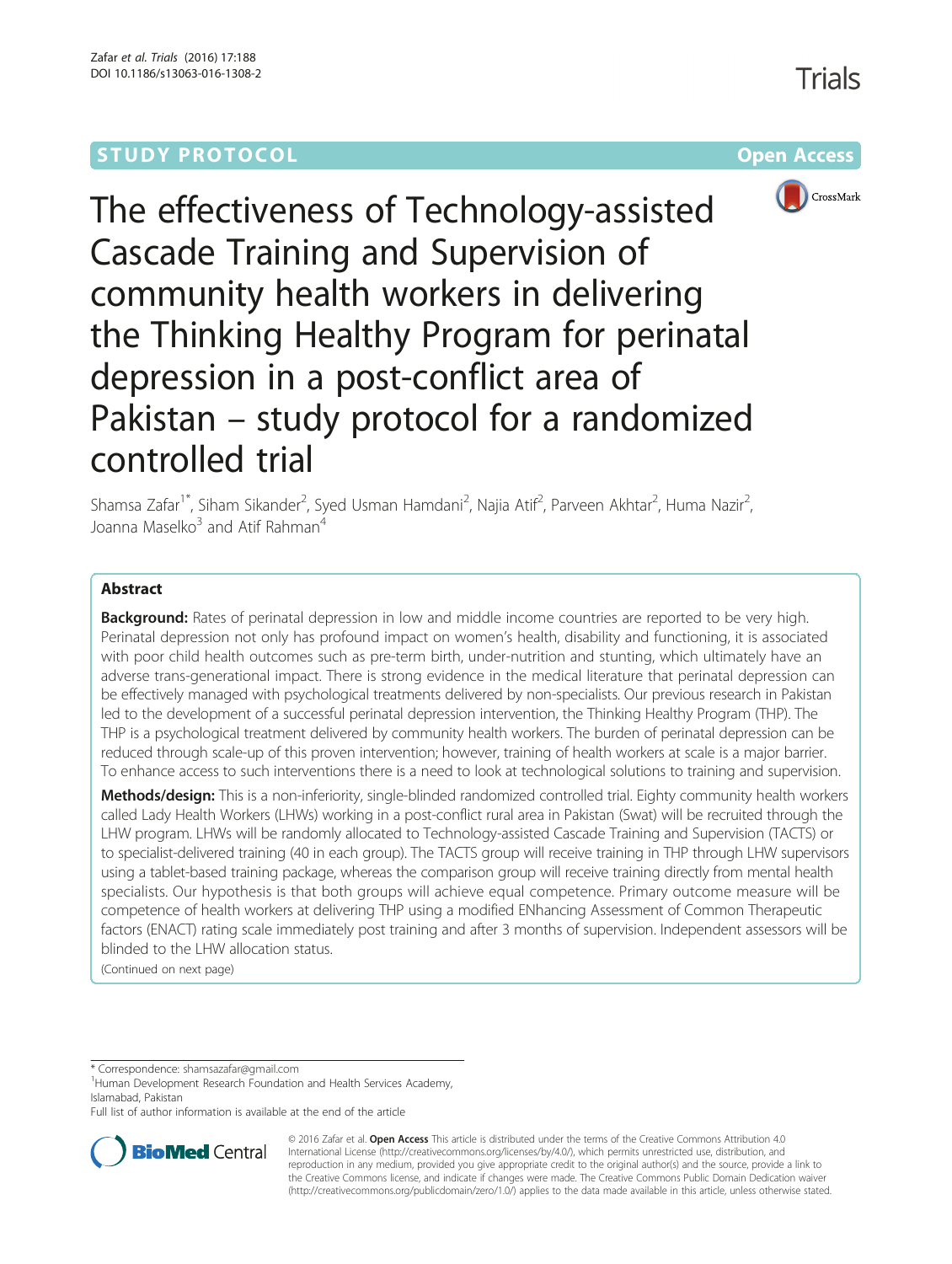#### (Continued from previous page)

Discussion: Women living in post-conflict areas are at higher risk of depression compared to the general population. Implementation of evidence-based interventions for depression in such situations is a challenge because health systems are weak and human resources are scarce. The key innovation to be tested in this trial is a Technology-assisted Cascade Training and Supervision system to assist scale-up of the THP.

Trial registration: Registered with ClinicalTrials.gov as GCC-THP-TACTS-2015, Identifier: [NCT02644902](https://clinicaltrials.gov/ct2/show/NCT02644902?term=TACTS&rank=4).

Keywords: Thinking Healthy Program, Conflict settings, Community health workers, Technology-assisted Cascade Training and Supervision, Psychosocial intervention, Perinatal depression, Low and middle income countries

#### Background

The prevalence of maternal depression in low and middle income countries (LMICs) ranges between 18 and 25 % [[1\]](#page-6-0). In Pakistan the mean prevalence of depression is 33 %, with women being at a greater risk than men [\[2\]](#page-6-0). Untreated depression in women is of particular concern due to its adverse effects on the health of the mother and infant. Maternal depression, is linked with pre-term birth [[3\]](#page-6-0), low birth weight [\[3](#page-6-0)], under-nutrition in the first year of life [\[4](#page-6-0)], higher rates of diarrhea [[5\]](#page-6-0), and early cessation of breastfeeding [\[6](#page-6-0)]. Maternal depression has a profound adverse trans-generational impact [\[6](#page-6-0)]. The economic burden of depression in pregnant and postnatal women not only includes the cost of treating depression, but the cost of complications, such as pre-term birth and low birth weight [\[3](#page-6-0)]. Children of depressed mothers also have higher lifetime medical spending due to the adverse effects of postpartum depression on the child's own health [[7](#page-6-0)]. The scope and magnitude of the problem is magnified in humanitarian crisis settings [[8](#page-6-0)].

Evidence-based interventions for depression exist [[9](#page-6-0)] but there is slow progress in the "know-do gap": the gap between what is known and what gets implemented in LMICs [\[10, 11](#page-7-0)]. The burden of illness can be reduced by narrowing this gap through scale-up of proven interventions. The Thinking Healthy Program (THP) is a culturally adapted [\[12\]](#page-7-0) cognitive behaviour therapy (CBT)-based psychosocial intervention for maternal depression, which relies on CHWs called Lady Health Workers (LHWs) for its delivery [\[12, 13\]](#page-7-0). In a recent meta-analysis [\[9](#page-6-0)], THP was shown to have one of the largest effect sizes and has been adopted by the World Health Organization (WHO) for global dissemination through its mental health Gap Action Program (mhGAP) [\[14\]](#page-7-0).

The major issues in scaling up the coverage of health interventions include the costs, equity and quality concerns and service delivery issues [[15\]](#page-7-0). In the context of scaling up, the supply of additional human resources is a major barrier [[16](#page-7-0)]. Another challenge in the scaling up of this evidence-based intervention is the provision of training and supervision at scale, especially in post-conflict areas with weak health systems. We aim to meet this challenge by providing technology-based solutions to training and supervision. Building on our previous work in this area, we aim to develop a Technology-assisted Cascade Training and Supervision for the THP (TACTS-THP) system that includes a tablet-based multimedia manual, using "Avatar" characters, allowing standardized training to be delivered without the need for a specialist trainer; and a cascade training model whereby specialists supervise the LHW program supervisors from a distance, who in turn supervise the LHWs as part of their routine. The cascade training has been found to be effective in training nonspecialists to deliver mental health interventions [[17](#page-7-0)].

The LHW program covers 85 % of Pakistan's rural population by utilizing 115,000 LHWs. If we are able to provide a technological solution to their training and supervision, LHWs have the potential to provide treatment to one in four women with perinatal depression in rural Pakistan. The THP-TACTS system will be widely disseminated. If proven effective the technology has the potential to be replicated for scale-up of other mental health interventions.

#### Primary objective

The primary objective of this trial is to demonstrate whether LHWs in Pakistan attain the same competence level for delivering THP to depressed mothers if they are trained with the help of technology versus training by specialists.

#### Secondary objective

The secondary objectives of this trial are the assessment of feasibility and acceptability of the technological training and supervision approach by LHWs and community.

#### Hypothesis

LHWs trained through TACTS will be as competent in the skills needed to deliver THP as those trained by specialists.

# Methods/design

#### Design

The study is a non-inferiority, single-blinded randomized controlled trial with two arms, comparing the effectiveness of two training strategies for the THP. Consolidated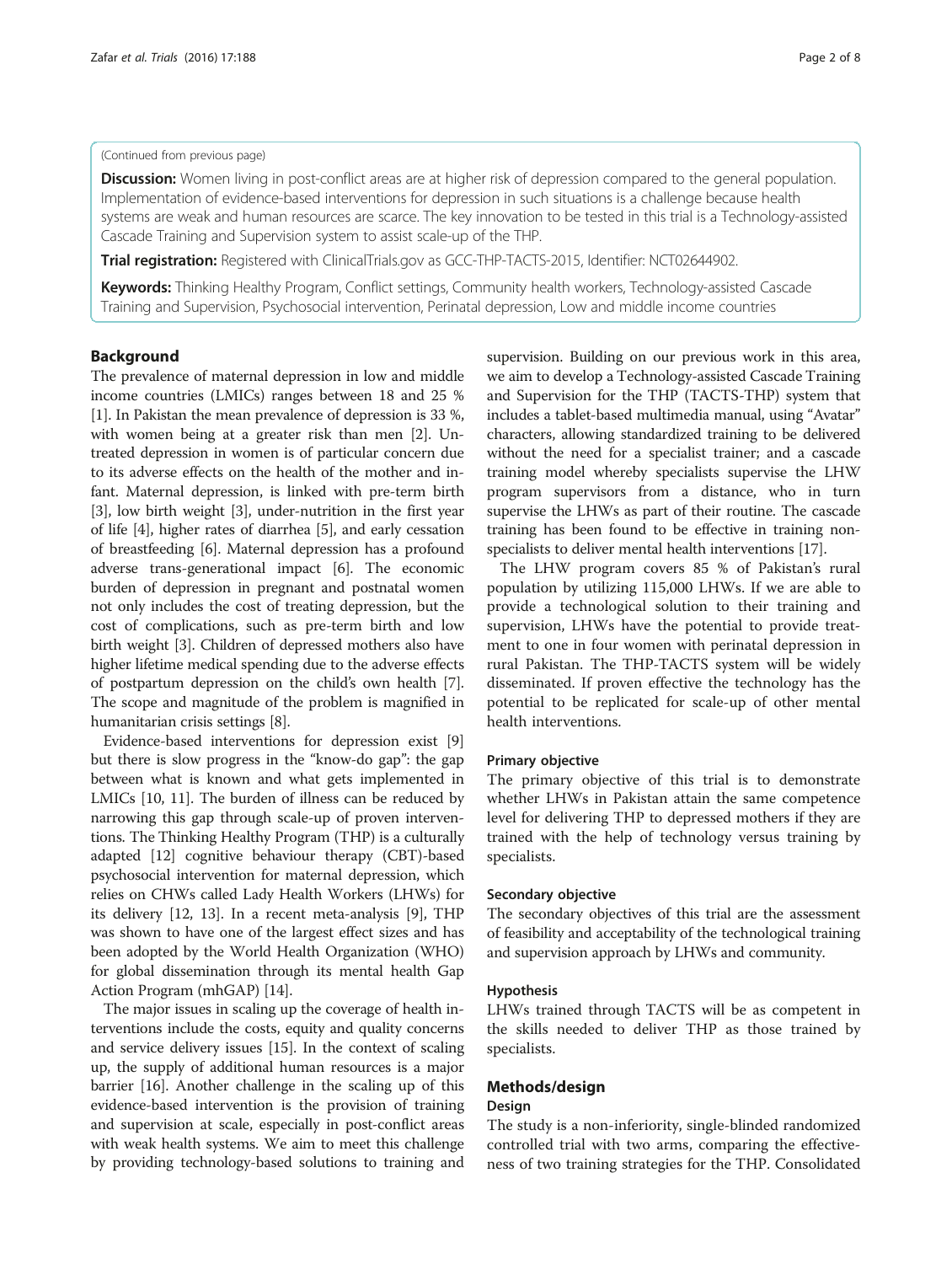Standards of Reporting Trials (CONSORT) guidelines [[18\]](#page-7-0) will be followed in the design, implementation and reporting of this randomized controlled trial.

### Settings

We intend conducting the study in the Swat district in Northern Pakistan which has been affected by multiple humanitarian crises in recent years. Swat has a population of 1,257,602 persons, 86 % of whom live in rural areas with the average household size of 8.8 persons with a low female literacy. The resurgence of the Taliban movement in the Swat Valley of Pakistan since 2004, and the military operations in 2009 and the displacement of residents has created a humanitarian crisis in the area [[19\]](#page-7-0). The devastating floods of 2010 led to thousands of people losing of their homes, and caused destruction to houses, roads, schools and health facilities [[20, 21](#page-7-0)]. A recent community-based cross-sectional survey of 349 pregnant women in Swat showed that the prevalence of current psychological distress was 38.1 % [[22\]](#page-7-0). Mental health impacts of conflict are often severe [[8,](#page-6-0) [23\]](#page-7-0) and may not be depicted in the national statistics. The health infrastructure of a post-conflict zone like Swat is particularly fragile with the health workers under threat of being attacked, thus compromising their training and supervision. The district has a functioning LHW program and LHWs, who have 10–14 years of education and provide preventive primary care services in the community, have the capacity to use technology. A Lady Health Supervisor (LHS) supervises 15–20 LHWs in one supervisory zone.

#### Participant recruitment

The LHW program will be approached in the Swat district of Pakistan to obtain a list of the LHSs and LHWs who are currently working in the six LHS supervisory zones. Since Swat has extreme winter weather making some parts inaccessible in winters, the supervisory zones will be selected on the basis of accessibility throughout the year. The LHW program will be asked to inform all the LHSs and LHWs in the zones about the study. By simple random sampling 80 LHWs will be selected for the study and written informed consent will be obtained by the research team from the LHWs.

#### Sample size estimation

The primary outcome of the study is the mean competence scores post training and at 3 months. We define noninferiority as a difference of 5 points or less (corresponding to a 10 % difference on the outcome measure score) in the mean competence score between the two groups. A sample size of 80 LHWs (40 LHWs per arm) will have 99 % power to detect a 5-point margin with a 0.05 one-sided alpha level. Even after potential attrition in this area, at 3 months we will need 30 health workers in each group for a power of 80 % and a two-sided alpha error of 0.05.

#### Randomization

The selected LHWs will be randomly allocated to the technology experimental arm or the specialist group control arm. Randomization will be conducted by an individual not involved in the study by using computergenerated random numbers (Fig. [1](#page-3-0)).

#### The intervention – TACTS

A tablet-based multimedia manual is developed for THP training and supervision purposes. The intervention material is divided into five training sessions, which are converted into narrative scripts by a panel of THP experts. The narratives have incorporated all the core techniques and principles of the intervention such as effective use of counseling skills, collaboration with the mothers' families, guided discovery (style of questioning to probe mother's health beliefs), and setting health-related tasks. Culturally appropriate real-life characters for the trainers and the trainees have been developed. An artist has converted the characters into "Avatars" (graphic image representing each character) (Fig. [1](#page-3-0)), which were used to voice the narrative scripts. Our group had successfully used this methodology of Technology-assisted Cascade Training (TACT) for training parents of children with developmental disorders [[22](#page-7-0)]. The TACTS has also used case scenarios and role plays to reinforce key messages and training skills. For example, the role plays have demonstrated: sessions' delivery by THP-trained LHWs to depressed mothers, dealing with challenging situations and dealing with adverse events. The training has been made interactive through suggesting activities for the actual trainees using a pause button and instructions. These activities are aimed to help them practice delivery of sessions through the role plays, peer assessment of role plays, reflecting on one's learning, sharing relevant personal and work experiences, and practicing problem-solving strategies. A separate module on supervision has been developed for the LHSs to guide them on conducting supervisions. The software has the provision to modify and update the training scenarios. The software will be tested with LHSs and academics during and after the development process. The qualitative feedback regarding multiple aspects of the system and the user interface will be recorded.

In the intervention arm THP trainers (who have experience of delivering THP for 1 year) will give 5 days' training to the LHS on THP-TACTS and will supervise three practice cases delivered by the LHSs. The LHSs will then cascade this training using THP-TACTS to train LHWs in 5-day training sessions (Fig [2](#page-4-0)).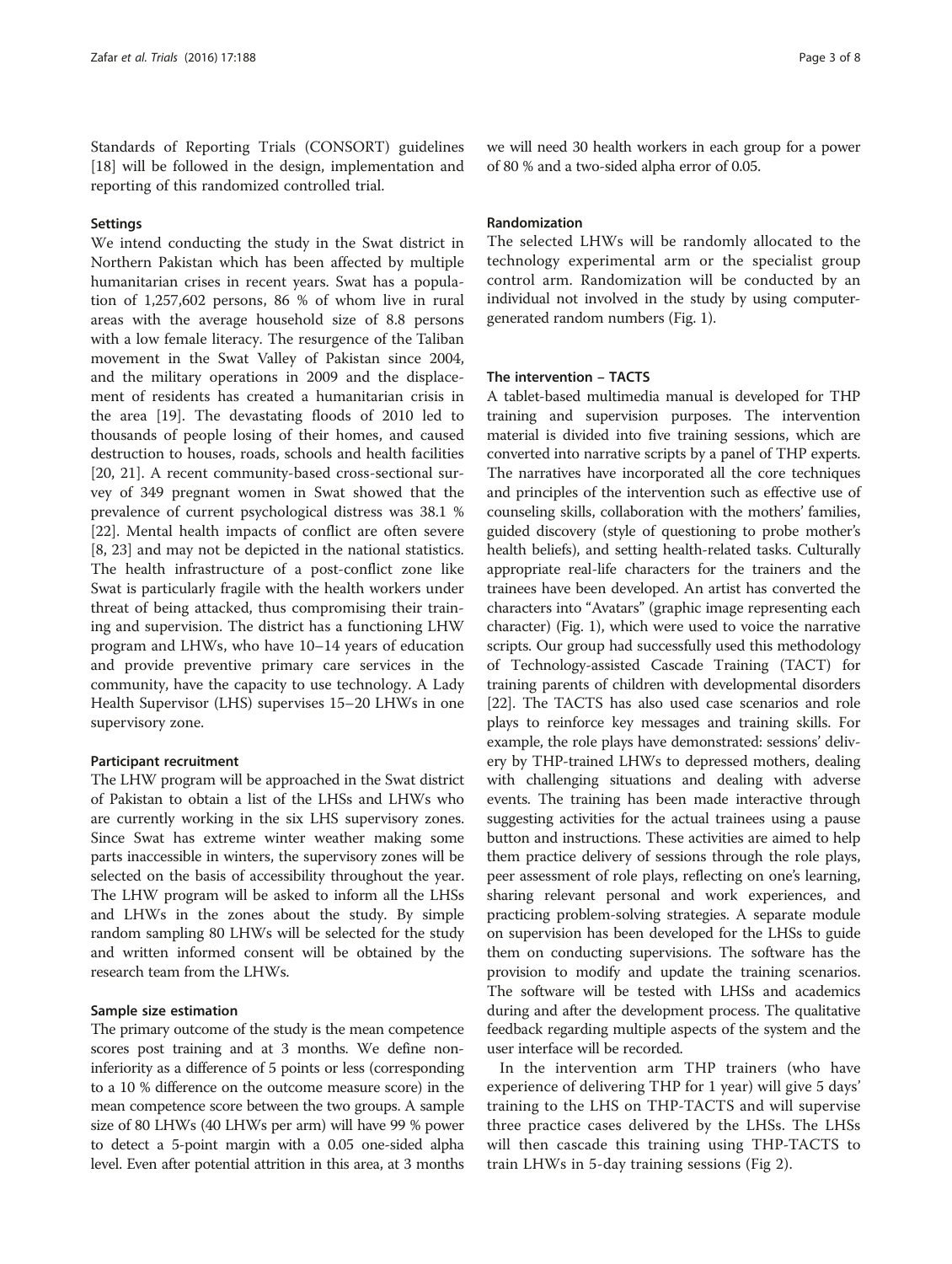<span id="page-3-0"></span>

#### Control – specialist-delivered training

The control group of LHWs will be directly trained by specialists in a 5-day training program and supervised as in the original THP. Specialists are experienced mental health academics who have a clinical background of delivering CBT and THP. The LHWs in both arms will deliver the intervention in the community to depressed women using the original THP manuals. Five LHWs will deliver the TACTS intervention using a tablet.

# Potential biases

## Observer blinding

The raters who will assess the competence level of LHWs post training and at 3 months will not be aware of the allocation status of the training methods of the LHWs.

### Contamination

The THP group supervision for LHWs will be held monthly, in addition to their routine monthly meeting.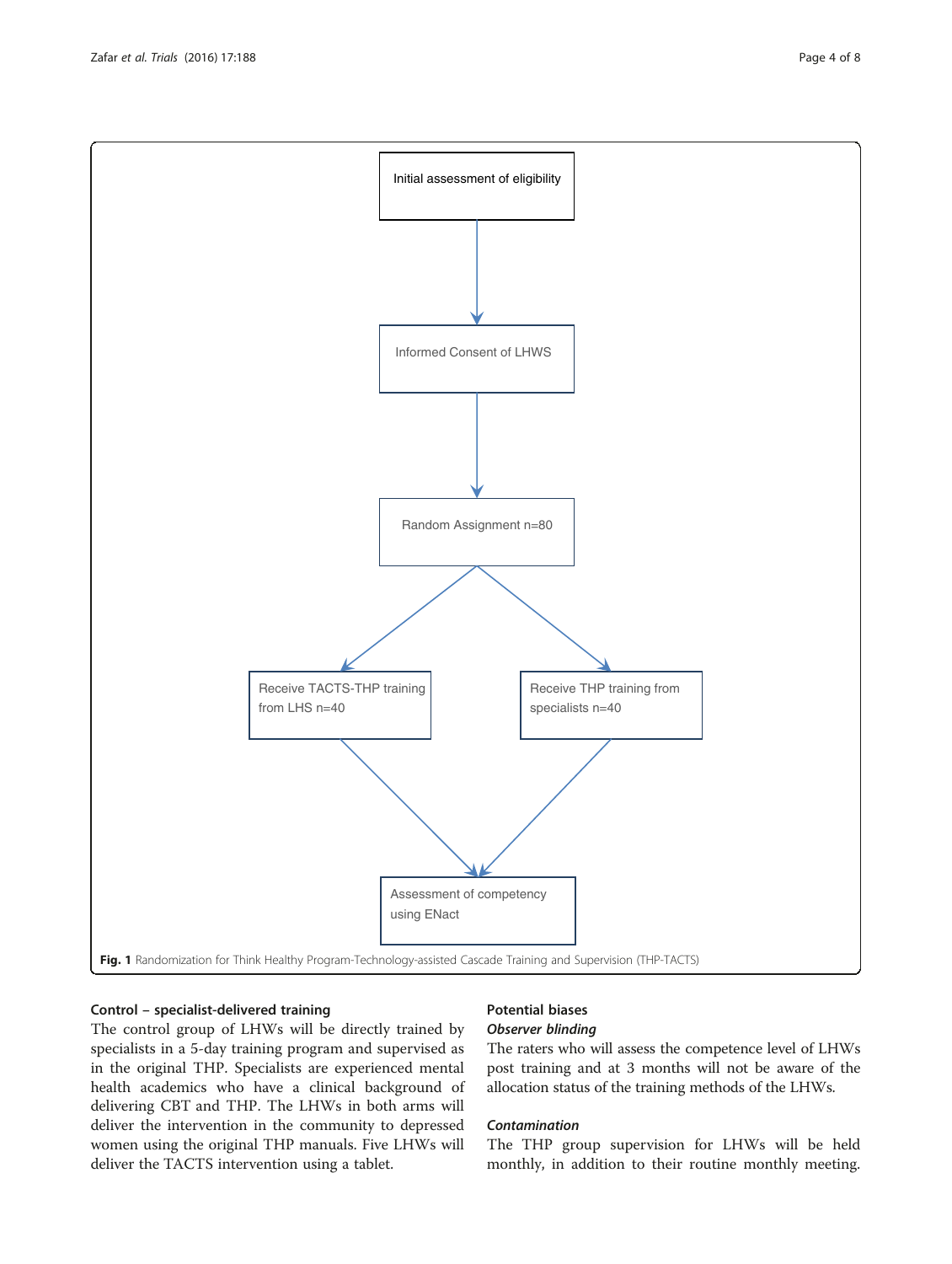<span id="page-4-0"></span>

The LHWs will be advised not to disclose information to their colleagues.

#### Primary outcome – competence of health workers

Primary outcome will be measure of LHW competence in the two groups. Equivalence is defined as a difference of less than 5 points (10 %) in the mean score of the competence measure across the two groups.

Outcome measure The primary outcome of competence will be measured by using the ENhancing Assessment of Common Therapeutic factors (ENACT) scoring system [[24](#page-7-0)]. ENACT is an 18-item scoring system for training and supervision across settings in mental health for global use. ENACT was developed by a process of selecting items through item generation, item relevance, and item utility and piloted in trainings for psychological treatments and the mhGAP. Inter-rater reliability was acceptable for nonspecialists [\[24\]](#page-7-0).

The key areas assessed in this tool are: verbal and non-verbal communication; rapport building; empathy; family involvement; goal setting; exploration of feelings; social support; functioning; life events; coping; mental health problems; promoting hope; problem solving; feedback; confidentiality and assessment of harm. The items are scored from 1 to 3, where  $1 =$  needs improvement, 2  $=$  partially done,  $3 =$  done well and the final score ranges from 18 to 54. A score of at least 2 is required for all domains to achieve competence. A score of 43 represents a satisfactory level of competence and corresponds to 80 % of the total score. This tool can be used for role plays as described in the paper [[24](#page-7-0)].

We will use ENACT in both control and intervention arms immediately after training and at 3 months. Independent outcome assessors, who are blinded to the training methodology used, will assess the LHWs on

standardized patient role plays. These assessors will be trained by the THP trainers using the ENACT instrument, using role plays. Raters who performed the postevaluation assessments will rate live observations of LHWs in the household settings using ENACT checklists after 3 months of training. We expect competency scores to increase as the LHWs gain more practice implementing the THP.

#### Secondary outcomes

Cost evaluation We will take the public health sector and program perspective in the cost evaluation of the program. The objective of the evaluation will be to find out if training of LHWs in the evidence-based program using technology (THP through TACTS) is more cost-effective compared with the training of LHWs by the specialists using the conventional model (specialists training LHWs in the THP). To demonstrate this we will collect the data on (1) direct costs associated with training of LHWs in THP using the TACTS system, and (2) Information on the costs associated with the training and support of LHWs in the THP by the specialists following the conventional model. We will also collect data on the opportunity costs associated with the specialists' time. The information will be gathered through focused discussions held between the trainers and the research team and data will be collected on the way the training was delivered, including the venue of the training (the training space used), and the average number of hours worked by the specialists, LHSs, THP trainers, and LHWs. Data collection will continue throughout the study period. Information will also be collected on the cost of developing TACTS and other related costs, e.g., communication costs, logistics costs, training material and stationary.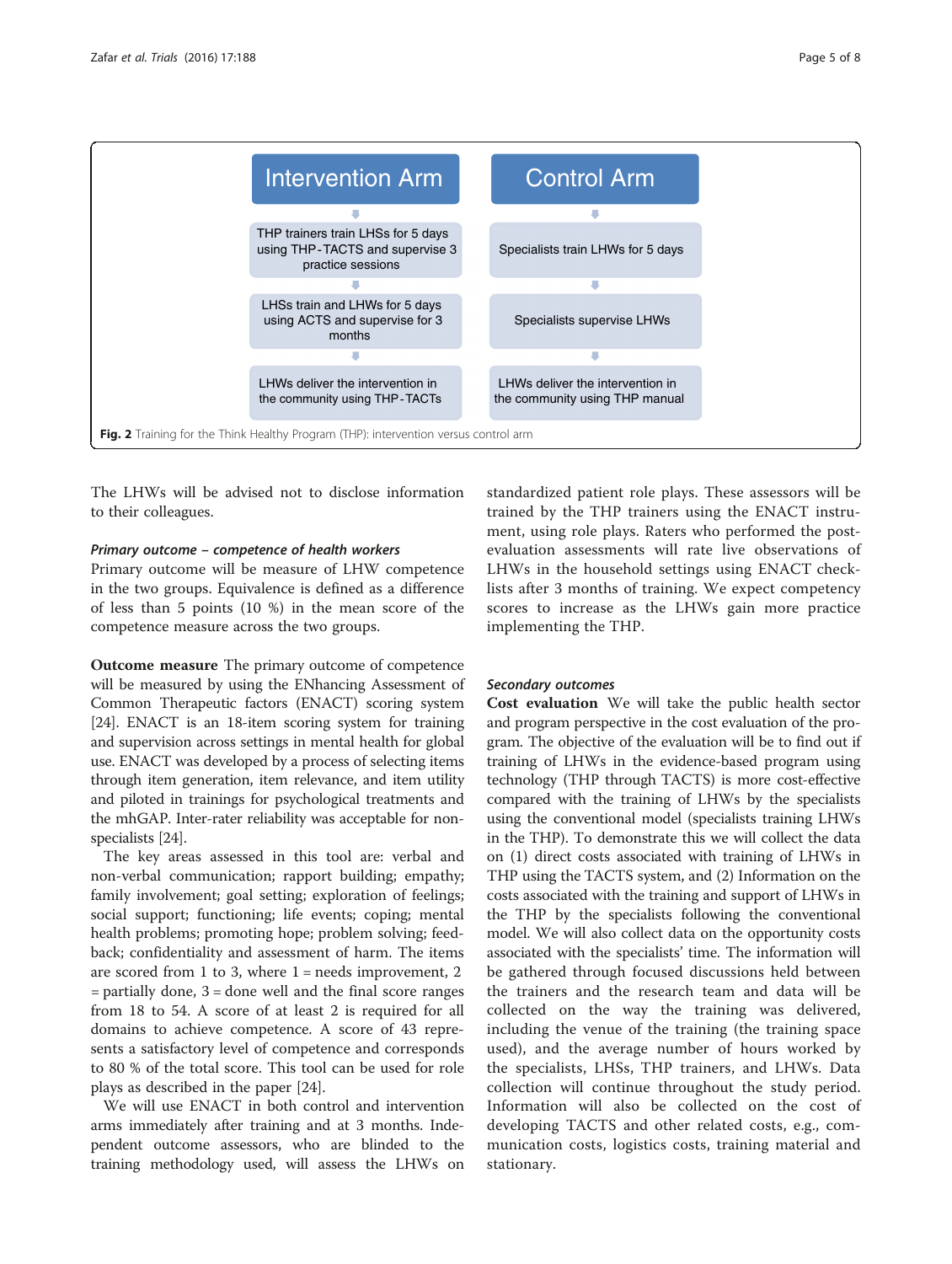Although cost data are often skewed, analyses will compare the mean costs in the two groups using a standard  $t$  test with ordinary least squares regression used for adjusted analyses and the validity of results confirmed using bootstrapping [[25\]](#page-7-0). Subgroup analyses by baseline ENACT score will be performed using tests of interaction.

Qualitative evaluation – intervention feasibility The qualitative evaluation will include exploring the views of health workers on training and supervision, acceptability of the content, and any challenges in implementation 3 months post training. Focus group discussions (FGDs)  $(n = 4)$  with LHWs and one FGD with LHSs will be conducted. Independent assessors having experience with qualitative data collection will conduct FGDs. They will be audio recorded and field notes will be taken. Data on LHW demographic variables, including age, experience, education, etc., will be collected.

#### Statistical analysis

The competence scores of the two groups will be compared using Student's t test post training and at 3 months. A difference of less than 5 points between the two groups will be interpreted as supporting the non-inferiority hypothesis. We will also examine whether the competence scores improve at the 3-month mark after supervision. Stata software will be used for this. Qualitative data will be analyzed using framework analysis and manual software for qualitative studies. Cost-effectiveness will be assessed by combining costs with the primary outcome measure in incremental cost-effectiveness analysis. In addition, repeat re-sampling from the costs and effectiveness data (bootstrapping) will be used to calculate the probability that each of the training methods is the optimal choice, subject to a range of possible maximum values (ceiling ratio) that a decision-maker might be willing to pay for a unit improvement in ENACT score. A costeffectiveness acceptability curve will be presented by plotting these probabilities for a range of possible values of the ceiling ratio [\[26](#page-7-0)].

#### Data management

Data management will be done by the Human Development Research Foundation (HDRF). All participating raters will hand over their collected information to the field coordinator. Data will be checked by the field coordinator on site for plausibility, consistency, and completeness. Any missing data or inconsistencies will be reported back to the assessor and clarified. Unique identification (ID) numbers will be used and individual LHWs will not be identifiable in the dataset. Data will then be exported and stored, and backed up on a secure server at the HDRF.

#### Ethical considerations

The study protocol was approved by the Ethics Committee of the Human Development Research Foundation, Pakistan (IRB/001/2015). The Ethics Committee is registered with the Office for Human Research Protection (OHRP), Rockville, MD, USA. The committee stated that there are no legal or ethical concerns to the planned procedures. The trial was registered in the ClinicalTrials.gov, 2016 (Identifier: NCT02644902).

#### Trial management

The trial management will be overseen by two committees: (1) the Trial Management Committee (TMC), which will monitor all aspects of conduct and implementation of the trial and its progress. The TMC will meet weekly initially, especially during the startup phase of the trial, and every second week thereafter if they decide it to be necessary. Minutes of TMC meetings will be kept; (2) the Trial Steering Committee (TSC) will chart the overall progress of the trial and will also provide technical input on the overall trial protocol. The TSC will also oversee trial participant's safety and data monitoring. The TSC will meet every 6 months and minutes of key decisions will be maintained. The TMC is composed of the principal investigator (PI), co-investigators, data manager/trial manager, and the site team (research associate and field coordinators). The TSC is composed of the PIs, study co-investigators, the trial manager, and the study statistician. The TSC must agree on the final trial protocol and any protocol amendments and will provide advice on all aspects of the project. Decisions about any substantial amendments to be made to the protocol will be the responsibility of the TSC.

#### Ethical considerations

The study has been granted ethical approval from the Ethics Committee of the HDRF. Any updates/amendments made to the trial protocol will be shared with the Ethics Committee. For enrollment informed consent is mandatory (written or witnessed if the participant is illiterate). The confidentiality of personal data will be protected through data anonymity and through procedures to separate study data and participant identifiable data. If a woman is found to be seriously depressed by the LHWs, she will be referred to a psychiatrist and this will be reported to the Ethics Committee of the HDRF.

## **Discussion**

The development of THP-TACTS is an innovative and comprehensive approach to improving the scale-up and implementation of THP in the community. Developing such technology-assisted tools creates an opportunity to train CHWs at scale and to substantially increase the number of women with depression who do not have access to specialists in mental health. A demonstration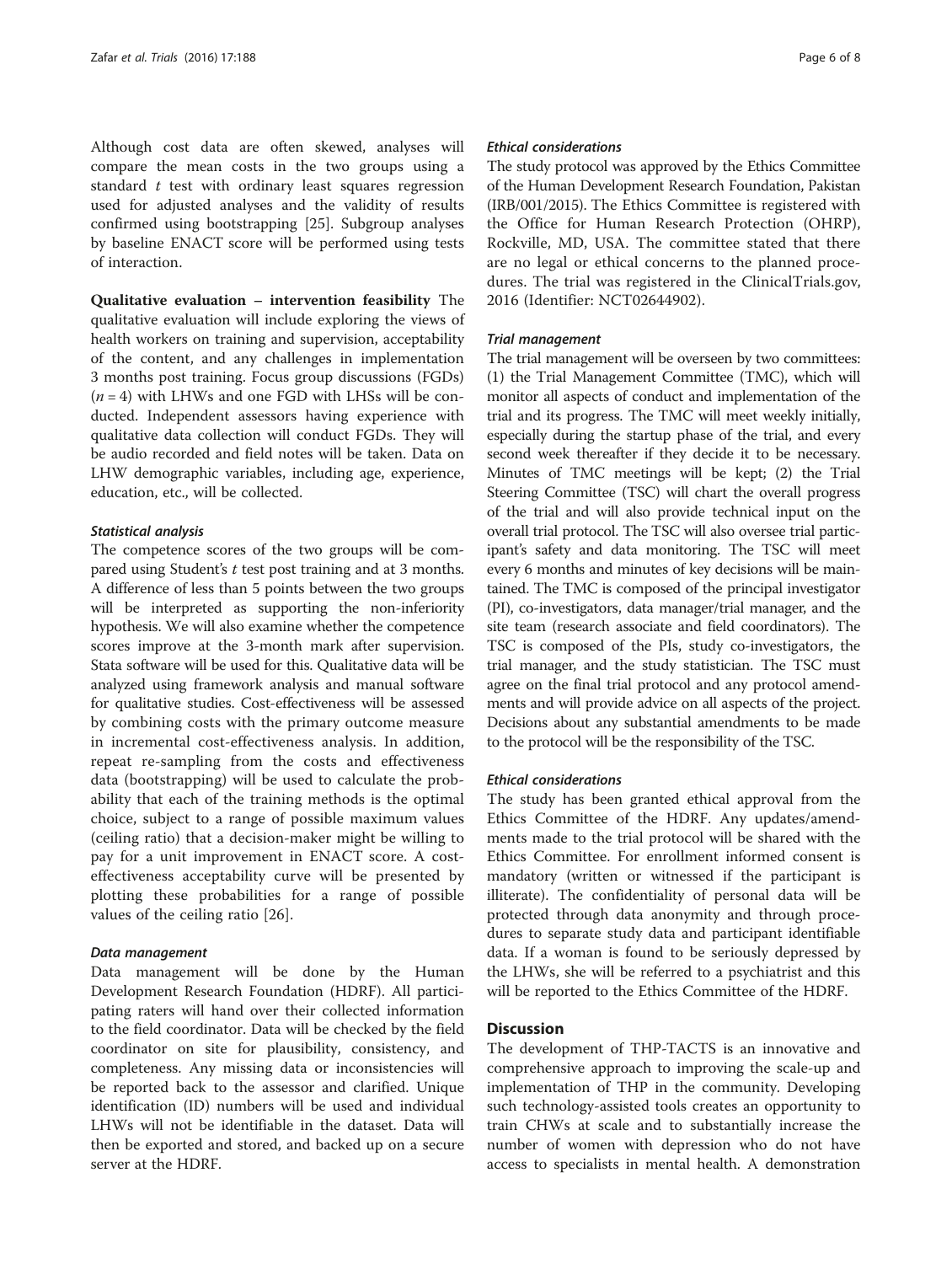<span id="page-6-0"></span>of the effectiveness of TACTS in attaining health worker competence through this research study may result in greater availability of this technology not only in other humanitarian settings but also where access to mental health services is an issue. TACTS, if cost-effective in the long term, will help to strengthen the capacity of primary care systems to address multiple health priorities using technology. To our knowledge, this is the first effectiveness study on the technology-based training of CBT and THP for perinatal depression by a non-specialist. Additionally, as a feasibility study we will document any barriers to acceptability of this training program, enabling us to develop guidelines that will maximize successful implementation of the program in the future.

#### Trial status

Enrollment for the trial has not yet started.

#### Abbreviations

TACTS: Technology-assisted Cascade Training and Supervision; CHWs: community health workers; ENACT: ENhancing Assessment of Common Therapeutic factors; HDRF: Human Development Research Foundation; LHS: Lady Health Supervisor; LHW: Lady Health Worker; LMICs: low and middle income countries; mnGAP: mental health Gap Action Program; THP: Thinking Healthy Program.

#### Competing interests

The authors declare that they have no competing interests.

#### Authors' contributions

The protocol was initially developed by SZ and feedback was provided by SS, AR, NA, JM, and SUH. SZ and SS are the PIs for this study. JM provided advice on statistical analysis. NA, along with PA and HN are responsible for the development and design of the Technology Manual with feedback from AR, SZ, SS and SUH. SZ and SS are responsible for monitoring. All authors reviewed the final manuscript prior to submission. All authors read and approved the final manuscript.

#### Authors' information

SZ has been the Head of Centre of Excellence in Maternal, Neonatal Child Health (MNCH) at the Health Services Academy since 2012. She has experience in working with the Pakistan Government and LHW program. SZ has more than 20 years of work experience in maternal health and 7 years of management experience of heading an NGO working for maternal and child health in Pakistan. She has a fellowship in obstetrics and gynecology, a diploma in epidemiology from the London School of Hygiene and Tropical Medicine and a PhD from the University of Liverpool. SZ is co-PI for a cluster randomized controlled trials (CRCT) on a complex intervention including maternal psychosocial wellbeing for the rural community, Sustainable Program

Incorporating Nutrition & Games (SPRING) in Pakistan, which is a Welcome Trust, UK-funded multi-country collaborative program.

SS is the lead of the trials unit at the Human Development Research Foundation (HDRF). He has coordinated and supervised a number of community-based research projects in rural Pakistan including the THP intervention trial. He was the co-PI of a district-level CRCT to test a maternal-focused psycho-educational approach to promote exclusive breastfeeding in infants funded by USAID. He has established rural community research sites and has developed linkages with the Ministry of Health (MOH) Pakistan, the LHW program, NGOs working in public health and national academic institutions. He is an honorary associate professor of psychiatry at the Institute of Psychiatry, Pakistan (IoP). IoP is the WHO's Collaborating Centre for Mental Health Research and Training for the Eastern Mediterranean Regional Office (EMRO) region.

JM is a social epidemiologist whose research is focused on the psychosocial determinants of mental health across the life course. Her employment of rigorous methodologies in study design, implementation, and analysis of data arise from her psychiatric epidemiology training and prior experience with population based-studies. She is currently the PI of an NIH-funded study

SUH is a medical doctor and leads the implementation research unit at the Human Development Research Foundation. He is a doctoral fellow in psychiatry at the University of Liverpool, UK. He is experienced in coordinating randomized controlled trials including trials in post-conflict settings. He is the key researcher in the Grand Challenges Canada-funded FaNs for children with developmental disorders development and pilot project, coordinating all aspects of this study, including development of the TACTS system, fieldwork, training and supervision. He is the project lead (along with Siham Sikander) for the FaNs for children with developmental disorders project Transition to Scale (TTS) cluster RCT, funded by Grand Challenges Canada in collaboration with the University of Liverpool, UK and the WHO, Geneva. He is the co-investigator (with Atif Rahman and Mark van Ommeren) on two randomized controlled trials to evaluate the WHO-focused project for the population affected by the humanitarian crisis in Northern Pakistan.

AR was the PI on the original THP study. He is a world-renowned expert in perinatal depression and has led the formative research on non-pharmacological treatments for maternal depression in low-resource settings. He has been PI on numerous, internationally funded projects, is an advisor to the WHO and UNICEF (ECD Group), and works closely with the MOH in Pakistan to implement evidence-based policy and build capacity of local researchers.

#### Acknowledgements

Our study is supported by Grand Challenges Canada (GCC # 0596-04), Government of Canada, under the Global Mental Health initiative.

#### Author details

<sup>1</sup> Human Development Research Foundation and Health Services Academy, Islamabad, Pakistan. <sup>2</sup> Human Development Research Foundation, Islamabad Pakistan. <sup>3</sup>Duke University, Islamabad, Pakistan. <sup>4</sup>Institute of Psychology Health and Society, University of Liverpool, Manchester, UK.

#### Received: 17 February 2016 Accepted: 22 March 2016 Published online: 06 April 2016

#### References

- 1. Fisher J, Cabral de Mello M, Patel V, Rahman A, Tran T, Holton S, et al. Prevalence and determinants of common perinatal mental disorders in women in low- and lower-middle-income countries: a systematic review. Bull World Health Organ. 2012;90(2):139G–49G. Epub 2012/03/17.
- 2. Mirza I, Jenkins R. Risk factors, prevalence, and treatment of anxiety and depressive disorders in Pakistan: systematic review. BMJ. 2004;328(7443):794.
- 3. Grote NK, Bridge JA, Gavin AR, Melville JL, Iyengar S, Katon WJ. A metaanalysis of depression during pregnancy and the risk of preterm birth, low birth weight, and intrauterine growth restriction. Arch Gen Psychiatry. 2010; 67(10):1012–24.
- 4. Surkan PJ, Kennedy CE, Hurley KM, Black MM. Maternal depression and early childhood growth in developing countries: systematic review and metaanalysis. Bull World Health Organ. 2011;89(8):608–15. Epub 2011/08/13.
- 5. Rahman A, Iqbal Z, Bunn J, Lovel H, Harrington R. Impact of maternal depression on infant nutritional status and illness: a cohort study. Arch Gen Psychiatry. 2004;61(9):946–52. Epub 2004/09/08.
- Wachs TD, Black MM, Engle PL. Maternal depression: a global threat to children's health, development, and behavior and to human rights. Child Dev Perspect. 2009;3(1):51–9.
- 7. Santoro KL, Peabody H. Identifying and treating maternal depression: strategies and considerations for health plans 2010. Available from: [http://www.nihcm.org/pdf/FINAL\\_MaternalDepression6-7.pdf](http://www.nihcm.org/pdf/FINAL_MaternalDepression6-7.pdf). Accessed 28 Sept 2015.
- 8. Mollica RF, Cardozo BL, Osofsky HJ, Raphael B, Ager A, Salama P. Mental health in complex emergencies. Lancet. 2004;364(9450):2058–67. Epub 2004/12/08.
- 9. Rahman A, Fisher J, Bower P, Luchters S, Tran T, Yasamy MT, et al. Interventions for common perinatal mental disorders in women in low- and middle-income countries: a systematic review and meta-analysis. Bull World Health Organ. 2013;91(8):593–601I. Epub 2013/08/14.